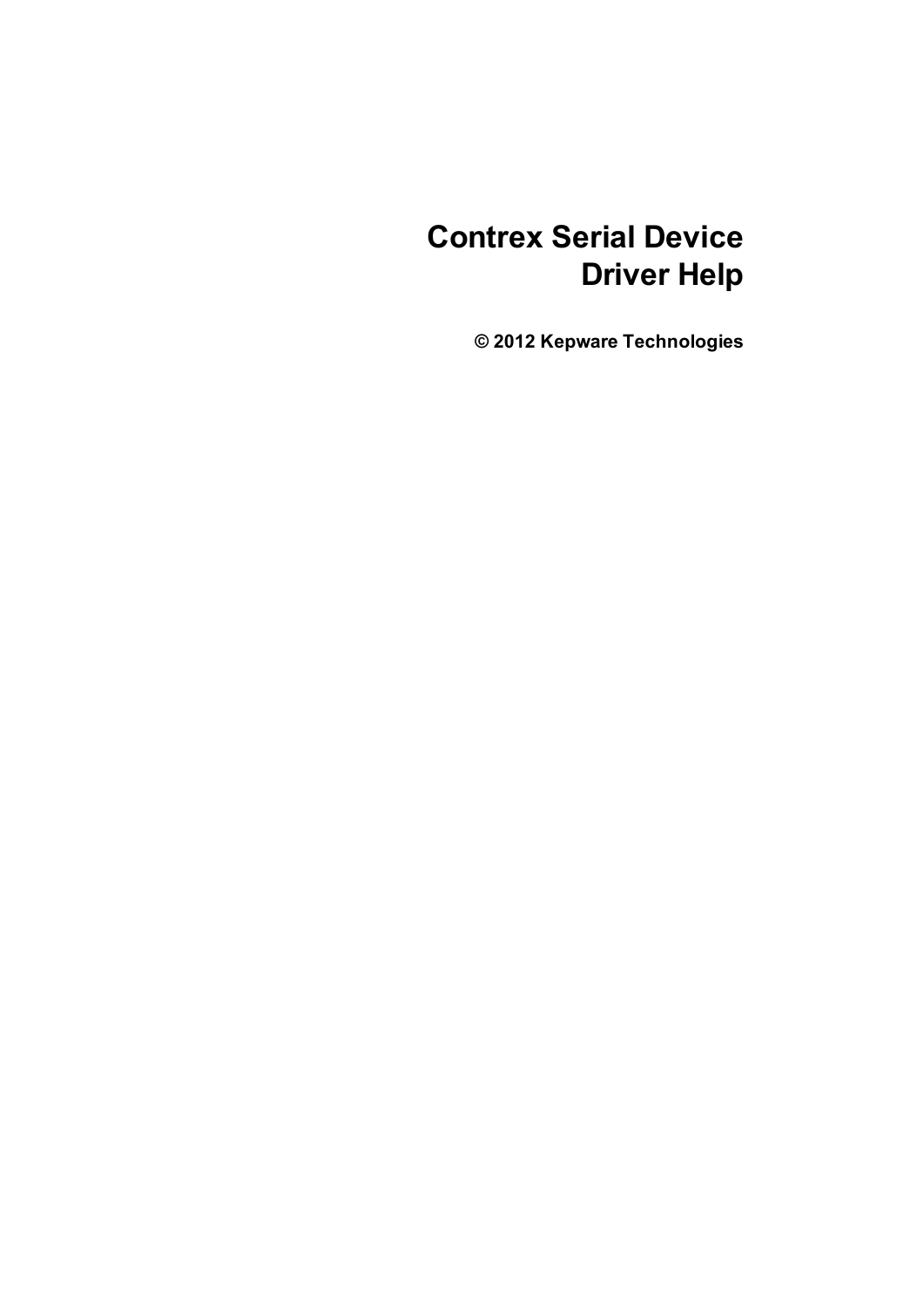# **Table of Contents**

| Unable to write to ' <address>' on device '<device name="">.' Contrex Serial Error (<error code="">) <error <="" td=""><td></td></error></error></device></address> |  |
|---------------------------------------------------------------------------------------------------------------------------------------------------------------------|--|
| Deactivating Tag ' <address>' on device '<device name="">.' Contrex Serial Error (<error code="">) <error <="" td=""><td></td></error></error></device></address>   |  |
|                                                                                                                                                                     |  |
|                                                                                                                                                                     |  |

<span id="page-1-0"></span>**2**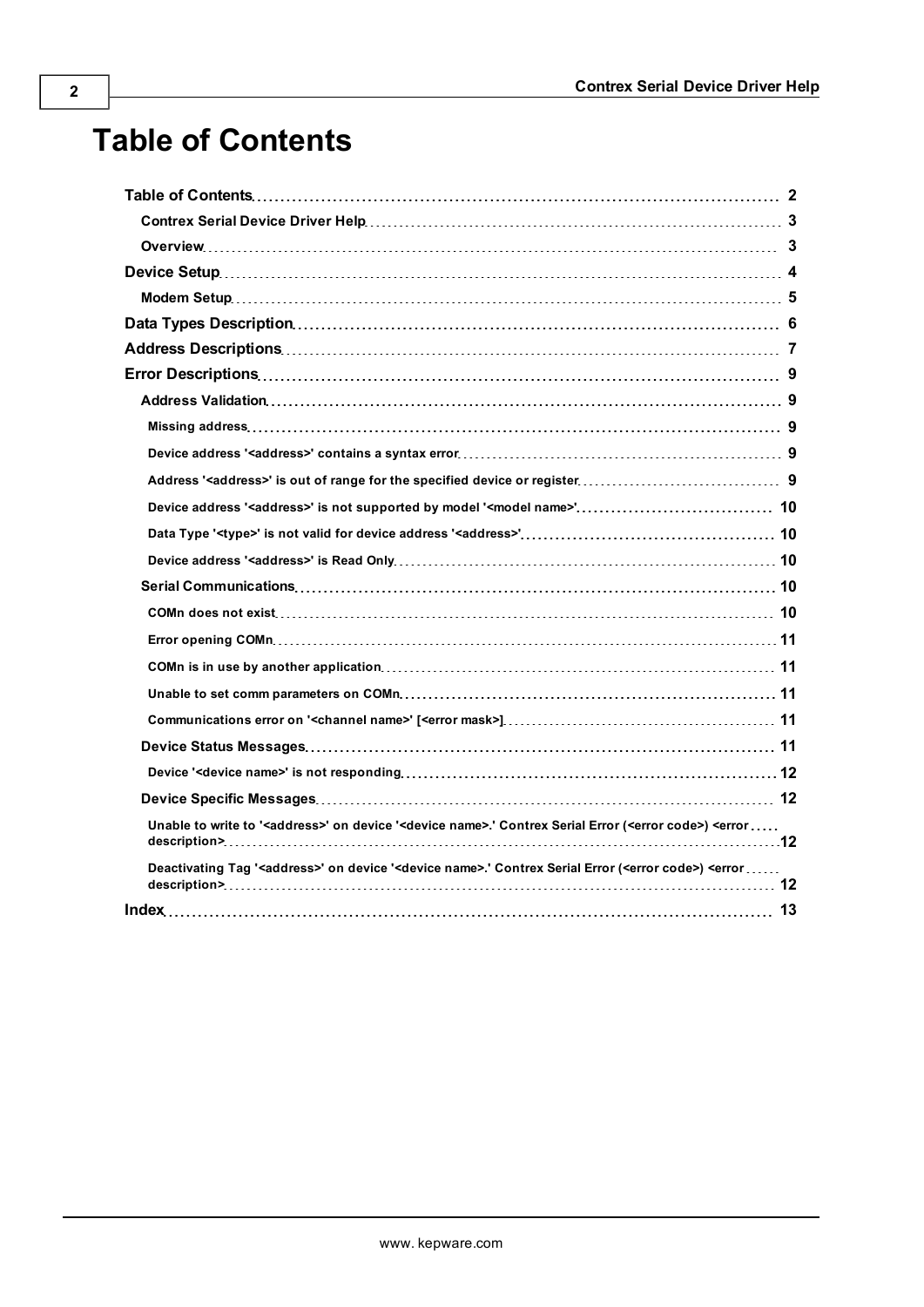## <span id="page-2-0"></span>**Contrex Serial Device Driver Help**

Help version 1.013

#### **CONTENTS**

**[Overview](#page-2-1)** What is the Contrex Serial Driver?

**[Device](#page-3-0) [Setup](#page-3-0)** How do I configure a device for use with this driver?

**[Data](#page-5-0) [Types](#page-5-0) [Description](#page-5-0)**

What data types does this driver support?

**[Address](#page-6-0) [Descriptions](#page-6-0)** How do I address a data location on a Contrex Serial device?

#### **[Error](#page-8-0) [Descriptions](#page-8-0)**

<span id="page-2-1"></span>What error messages does the Contrex Serial driver produce?

## **Overview**

The Contrex Serial Driver provides an easy and reliable way to connect Contrex Serial devices to OPC Client applications, including HMI, SCADA, Historian, MES, ERP and countless custom applications. It is intended for use with Contrex CX-1000 devices.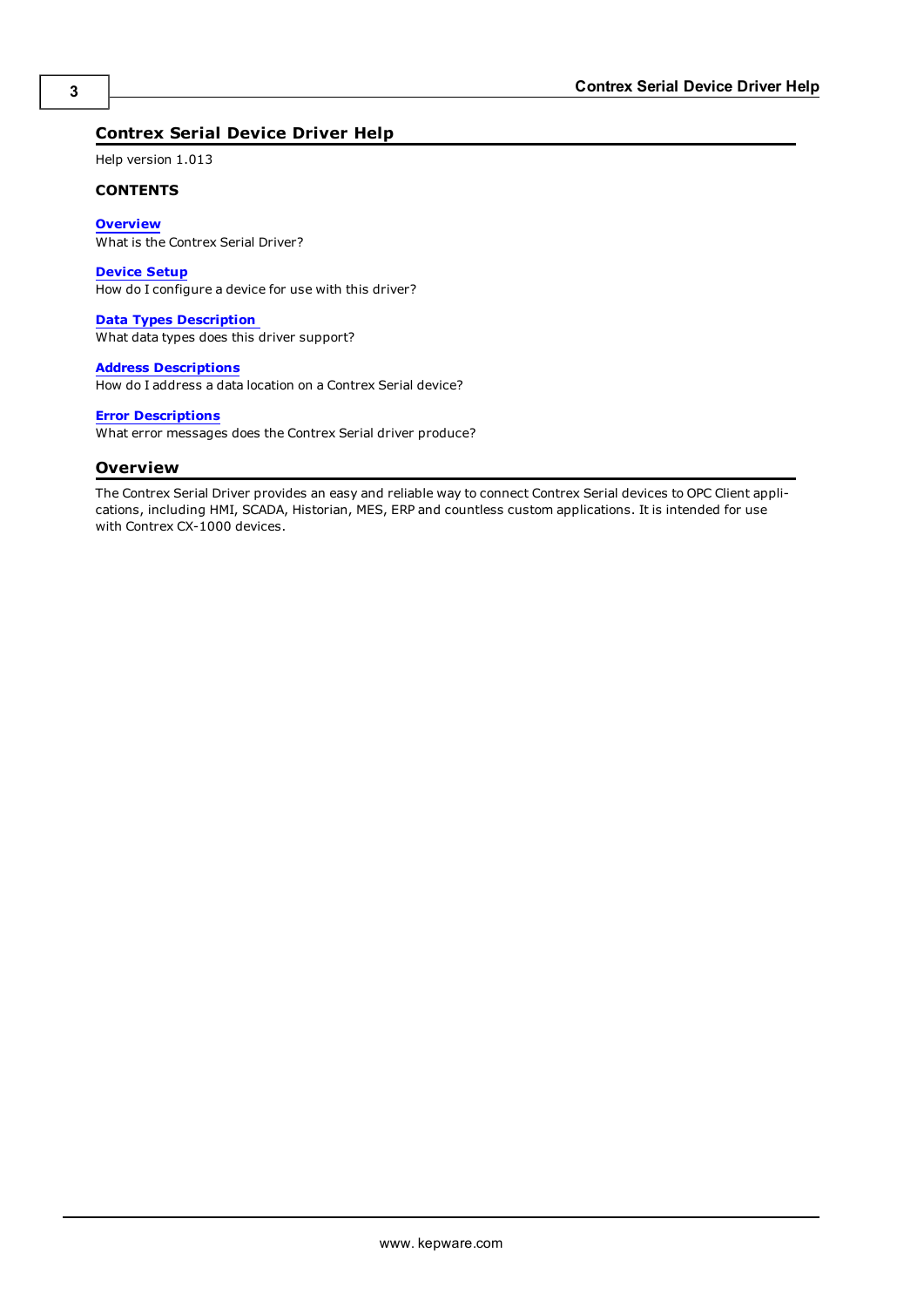### <span id="page-3-0"></span>**Device Setup**

### **Supported Devices**

Contrex CX-1000 Motion Controller

#### **Communication Protocol**

CX-Series Serial Communications Binary Data-Link Protocol.

#### **Supported Communication Parameters**

Baud Rate: 300, 600, 1200, 2400, 9600,\* or 19200 Parity: None Data Bits: 8 Stop Bits: 1

\*This is the default setting.

**Note:** Not all devices support the listed configurations.

#### <span id="page-3-3"></span>**Ethernet Encapsulation**

This driver supports Ethernet Encapsulation, which allows the driver to communicate with serial devices attached to an Ethernet network using a terminal server. It may be invoked through the COM ID dialog in Channel Properties.

#### <span id="page-3-2"></span>**Device IDs**

Valid Device IDs range from 0 to 99.

**Note:** Device ID 0 is used to identify broadcast messages. A device topic can be configured within the server that uses a Device ID of station 0. All tags and data associated with this broadcast topic will be treated as Write Only. By defining a broadcast topic in the OPC Server project, users will be able to issue CX-1000 commands to multiple controllers simultaneously.

#### <span id="page-3-1"></span>**CRC Enabled**

When CRC is enabled, the Contrex Serial driver will append a 16-bit CRC value at the end of each data transmission. The driver will also calculate and compare the 16-bit CRC value received from the controller for any errors. Users should determine if CRC is enabled on the controller and then set this parameter accordingly.

#### **Precision**

This parameter is used to specify the default precision to use when writing Float data to the device. For example, when writing 50.02 from the client, the Float value received by the server could be 50.019999. The driver needs to know the precision that should be used for this value. Solutions are as follows:

- Users could append a bit number to the address that represents the precision. A bit number of 3 would send the previous example as 50.019 with a precision of 3.
- Users could set a master precision value between 0 and 9 through the Device Properties. This would force the precision on all Float writes to be the value of the master precision. Setting this to 3 would not require users to append a bit number (as was done in the first solution).

**Note:** The master precision cannot be overridden by appending a bit number to any address. For more information, refer to **[Address](#page-6-0) [Descriptions](#page-6-0)**.

#### **Cable Connections**

A high quality manufactured RS232/485 converter is recommended when communicating with the Contrex CX-1000. This converter will automatically handle the operation of the 485 line drivers.

#### **Flow Control**

When using an RS232/RS485 converter, the type of flow control that is required will depend on the needs of the converter. Some converters do not require any flow control whereas others require RTS flow. Consult the converter's documentation in order to determine its flow requirements.

#### **Cable Diagram**

The following diagram illustrates an RS-232 to RS-485 cable diagram using this converter.

**4**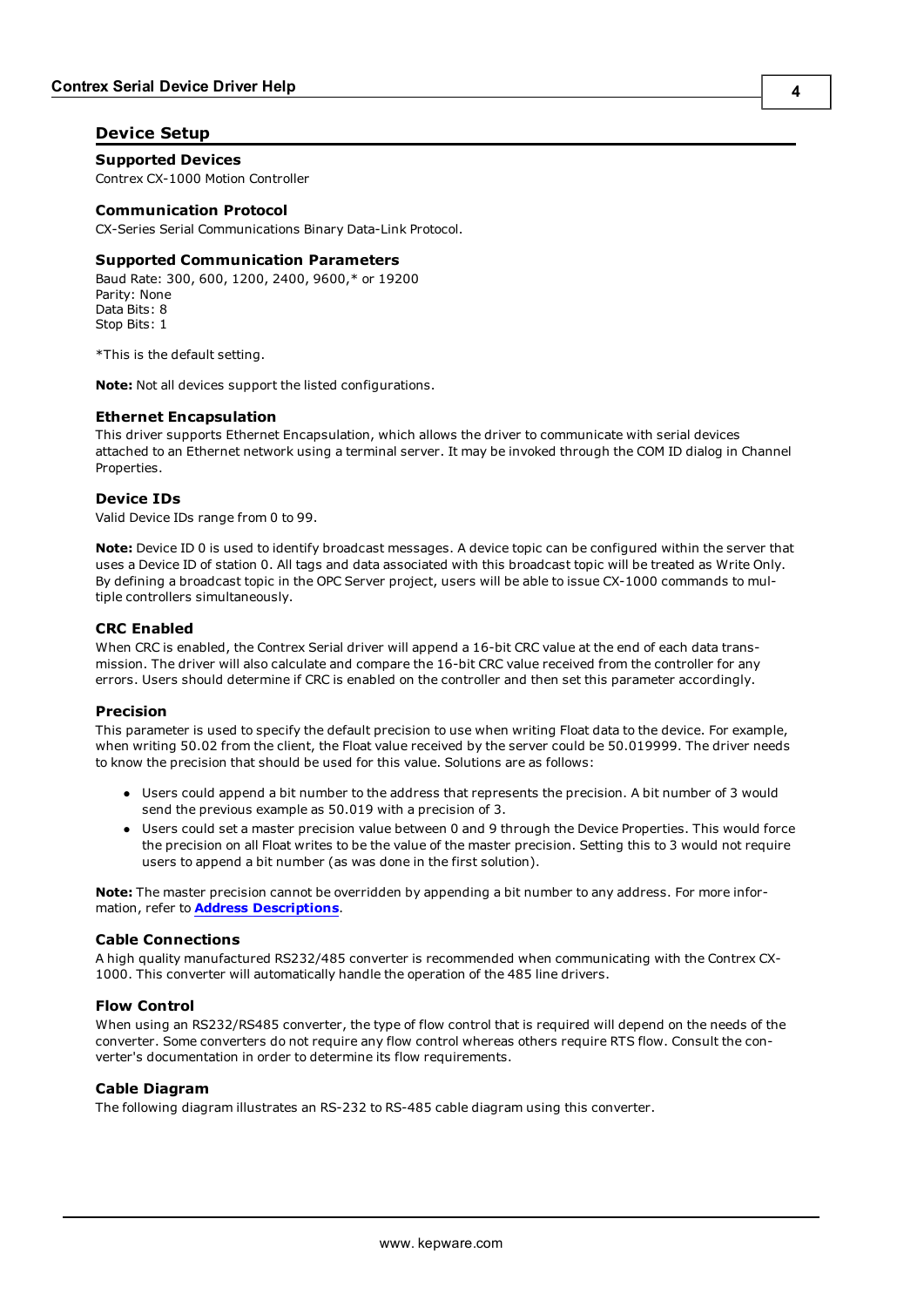

### <span id="page-4-0"></span>**Modem Setup**

This driver supports modem functionality. For more information, please refer to the topic "Modem Support" in the OPC Server Help documentation.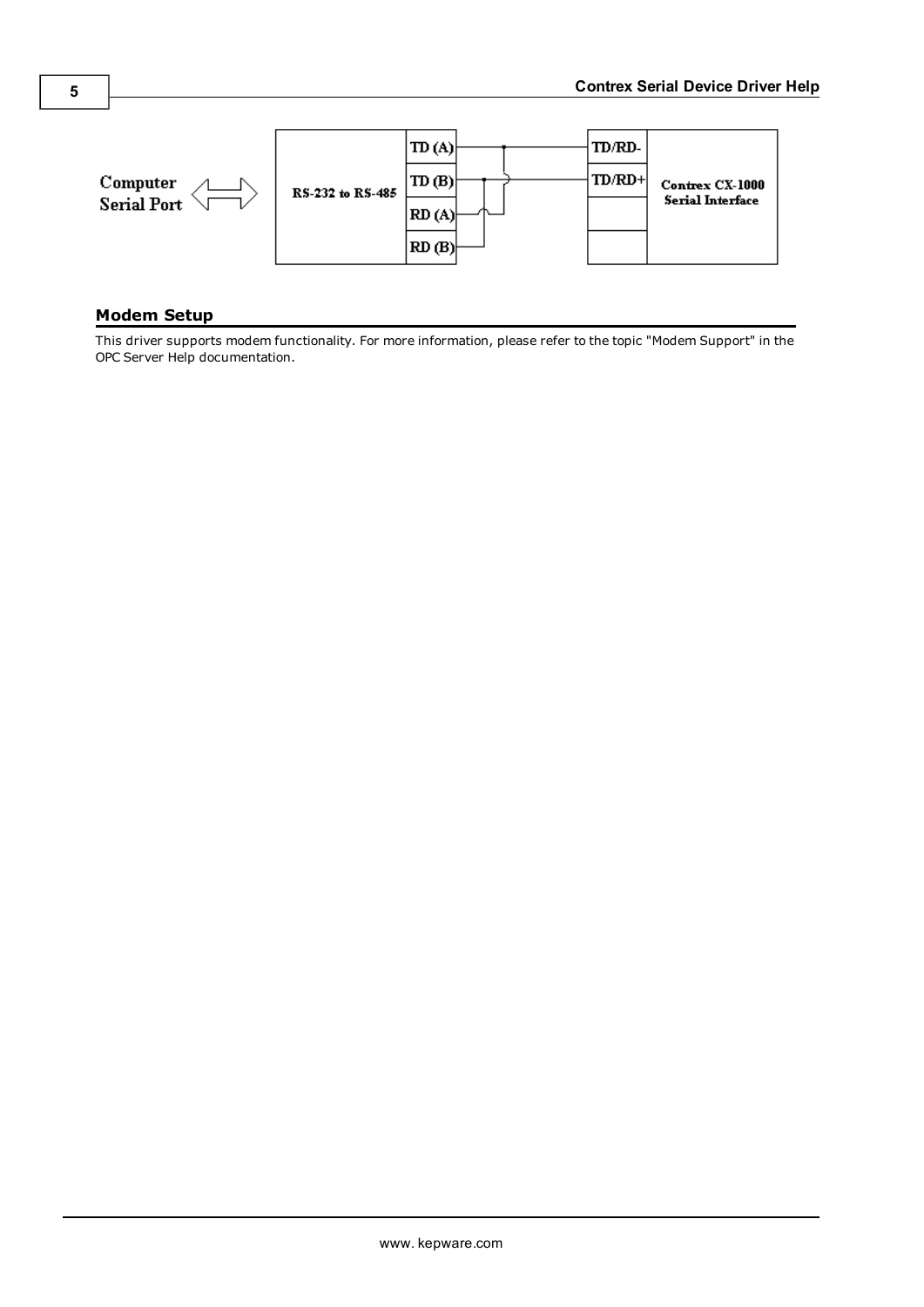# <span id="page-5-0"></span>**Data Types Description**

<span id="page-5-5"></span><span id="page-5-4"></span><span id="page-5-3"></span><span id="page-5-2"></span><span id="page-5-1"></span>

| Data Type    | <b>Description</b>                                                                                                                                                 |
|--------------|--------------------------------------------------------------------------------------------------------------------------------------------------------------------|
| Boolean      | Single bit                                                                                                                                                         |
| <b>DWord</b> | Unsigned 32 bit value                                                                                                                                              |
|              | bit 0 is the low bit<br>bit 31 is the high bit                                                                                                                     |
| Long         | Signed 32 bit value                                                                                                                                                |
|              | bit 0 is the low bit<br>bit 30 is the high bit<br>bit 31 is the sign bit                                                                                           |
| Float        | 32 bit Floating point value.                                                                                                                                       |
|              | The driver interprets two consecutive registers as a Floating point<br>value by making the second register the high word and the first reg-<br>ister the low word. |
| String       | Null terminated character array                                                                                                                                    |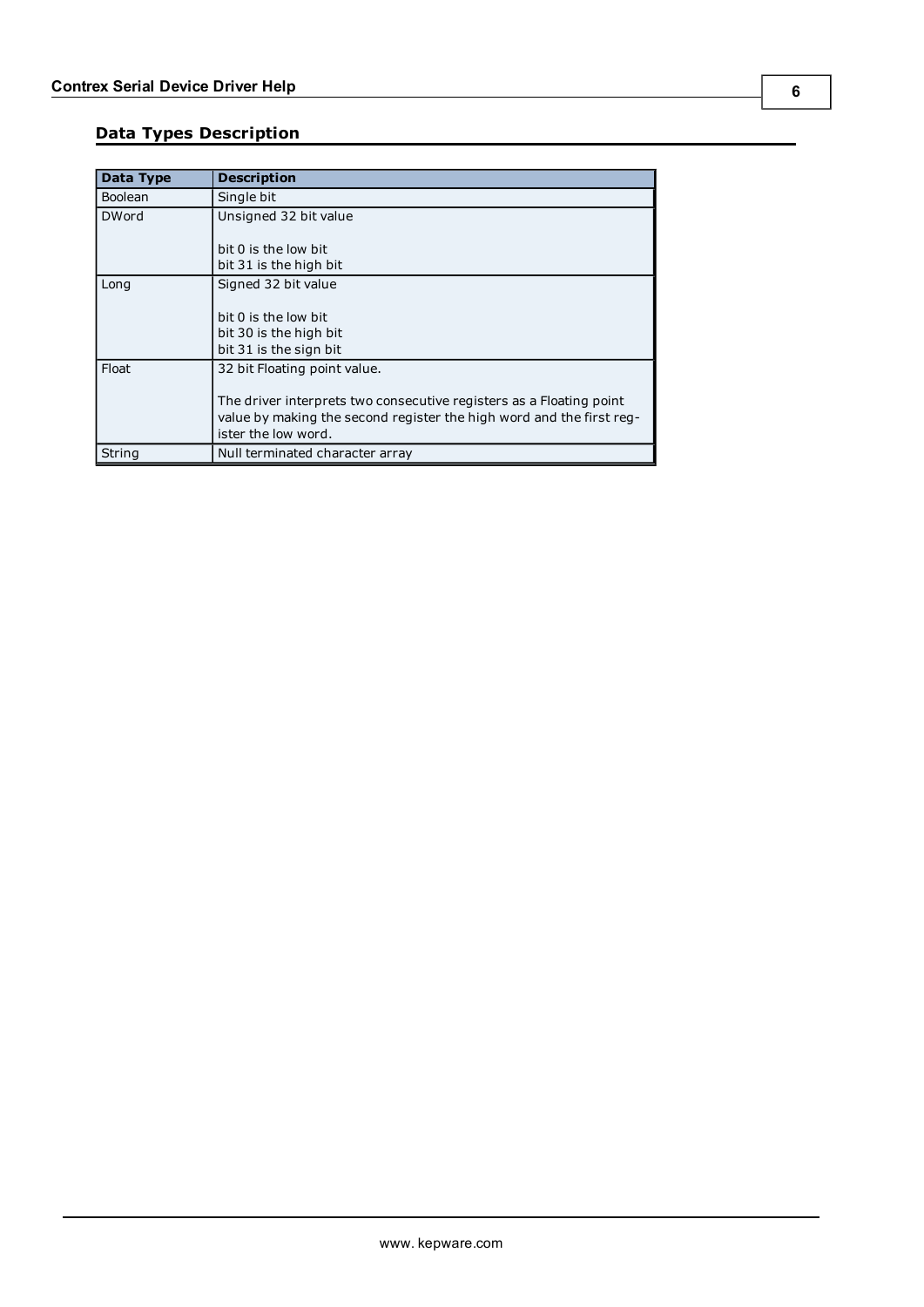# <span id="page-6-0"></span>**Address Descriptions**

The Contrex Serial protocol supports the following addresses. The default data types for dynamically defined tags are shown in **bold**.

| <b>Memory</b>                   | <b>Syntax</b>                     | Data Type                      | Access*    |
|---------------------------------|-----------------------------------|--------------------------------|------------|
| <b>Monitor Parameters</b>       | MP01.bb-MP99.bb**                 | Boolean, Long, DWord, Float    | Read Only  |
|                                 | MPxx.00-MPxx.31                   | <b>Boolean</b>                 |            |
| <b>Control Parameters</b>       | $CP101.bb-CP999.bb**$             | Boolean, Long, DWord, Float*** | Read/Write |
|                                 | CPxx.00-CPxx.31                   | <b>Boolean</b>                 |            |
| <b>Custom Engineering Units</b> | EU                                | <b>String</b>                  | Read/Write |
| <b>Control Commands</b>         | $CL$ , < command mnemonic > $(*)$ | <b>Boolean</b>                 | Write Only |
| Constant Data Table             | $CT001$ .<br>$\leq$ element>-     | Long, Float                    | Read Only  |
|                                 | $CT999$ . < element> $(*1)$       | String $(*1)$                  |            |

\*For more information, refer to **[Broadcast](#page-6-1) [Messages](#page-6-1)**.

\*\*On DWord or Long types, an optional .bb (dot bit) can be appended to the address in order to reference a bit in a particular value. The valid ranges for the optional bit is 0-31. Float types do not support bit operations (except in the special cases of CPxxx.xx and CTxxx. < element>). Boolean types require a bit number.

\*\*\*A Float address with an appended bit (0-9 allowed) will represent the Floating precision on any writes to the device. For more information on floating point precision, refer to **[Device](#page-3-0) [Setup](#page-3-0)**.

(\*1) For more information, refer to **[Valid](#page-6-2) [Constant](#page-6-2) [Data](#page-6-2) [Table](#page-6-2) [Elements](#page-6-2)**.

(\*2) For more information, refer to the table on valid Command Mnemonics below. A 1 should be written to the address when executing these commands.

| <b>Mnemonic</b> | <b>Description</b>                                     |
|-----------------|--------------------------------------------------------|
| <b>FS</b>       | F-Stop                                                 |
| <b>RS</b>       | R-Stop                                                 |
| <b>HS</b>       | H-Stop                                                 |
| <b>RUN</b>      | <b>Run</b>                                             |
| <b>JF</b>       | Jog Forward                                            |
| <b>JR</b>       | Jog Reverse                                            |
| <b>JS</b>       | Jog Stop                                               |
| <b>RI</b>       | Reset Integral                                         |
| PF              | Preset Feedback Position                               |
| <b>PL</b>       | <b>Preset Lead Position</b>                            |
| <b>RPE</b>      | <b>Reset Position Error</b>                            |
| <b>PFL</b>      | Preset Feedback & Lead Position                        |
| <b>PFLR</b>     | Preset Feedback & Lead Position & Reset Position Error |
| <b>NSR</b>      | Negate Scaled Reference                                |
| <b>BR</b>       | <b>Bypass Ramp</b>                                     |
| <b>SR</b>       | Stop Ramp                                              |
| OL              | Open Loop                                              |
| SI              | Stop Integral                                          |

#### <span id="page-6-2"></span>**Valid Constant Data Table Elements**

| <b>Element</b> | <b>Description</b> | <b>Required Data Type</b> |
|----------------|--------------------|---------------------------|
| PT             | Parameter Title    | String                    |
| <b>MIN</b>     | Minimum Value      | Float                     |
| <b>MAX</b>     | Maximum Value      | Float                     |
| <b>DEF</b>     | Default Value      | Float                     |
| `FL            | Field Length       | Long                      |

#### <span id="page-6-1"></span>**Broadcast Messages**

When a topic is defined for Device ID 0, the CX-1000 driver allows users to send data and command parameters to all CX-1000 controllers on the network simultaneously. When using a broadcast topic, all memory types that normally supported Read/Write operation become Write Only. If intending to write a value of 100 to CP101 on every controller simultaneously, users can define a device topic as Device ID 0. The value of CP101 will not be able to be read back using the broadcast topic.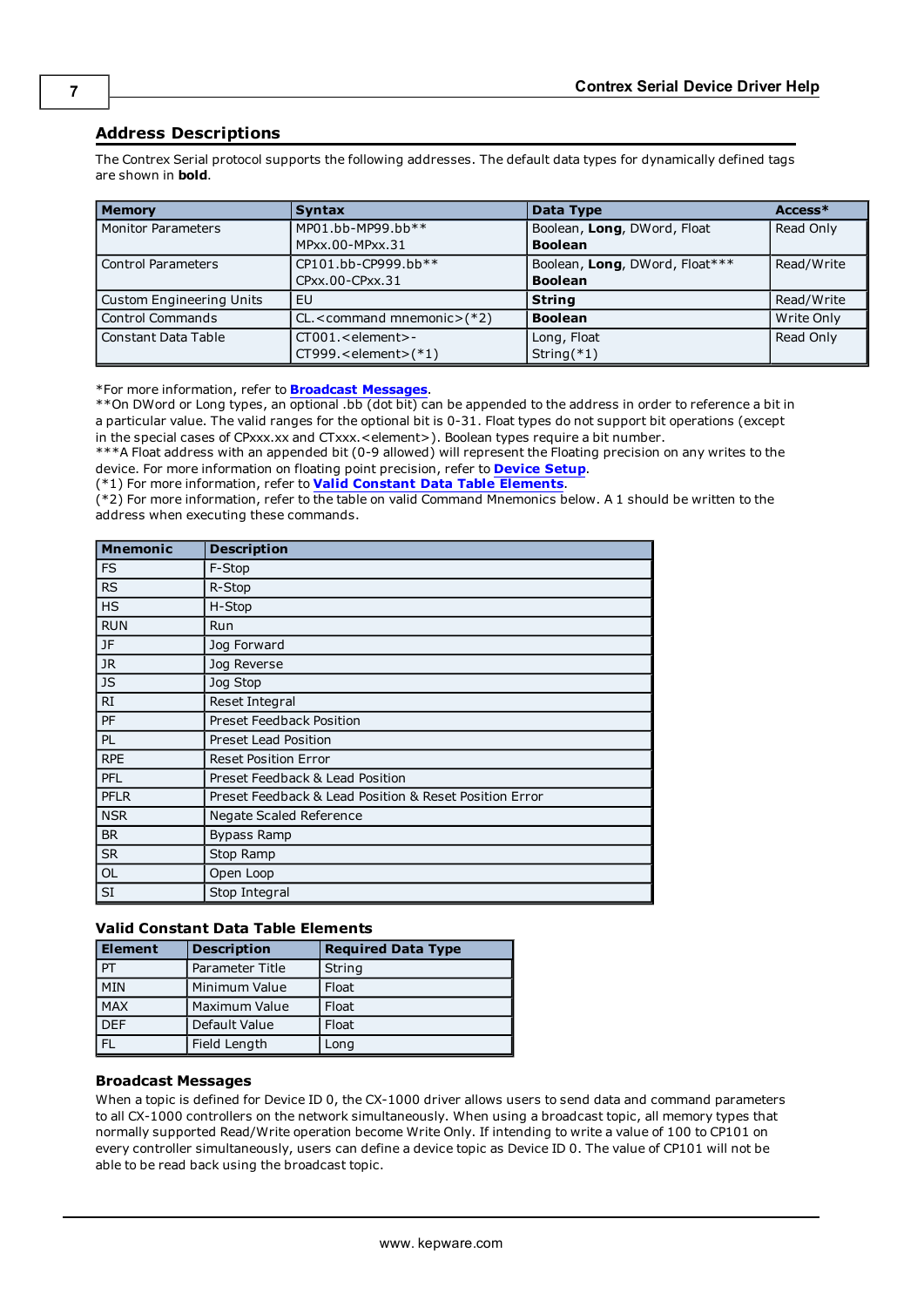#### **Examples**

1. To send the Jog Forward command to the controller, use the syntax: CL.JF and write a 1 to the address. 2. To monitor the alarm conditions for the STD Alarms (MP54), reference the data as Boolean data. For more information, refer to the CX-1000 documentation.

MP54.0-Max FB Alarm MP54.1-Max ACC/DEC MP54.2-No Resp Time MP54.3-Max F12 Pos MP54.4-Lo Pwr Alm MP54.5-Max FI1Hz MP54.6-Max FI2 Hz MP54.7-At Max CO\_Sig

3. To view the constant data table element Minimum Value for CP250, use the syntax CT250.MIN.

**Note:** The actual number of addresses for each type depends on the Contrex Serial device in use. For address ranges, refer to the specific device's documentation.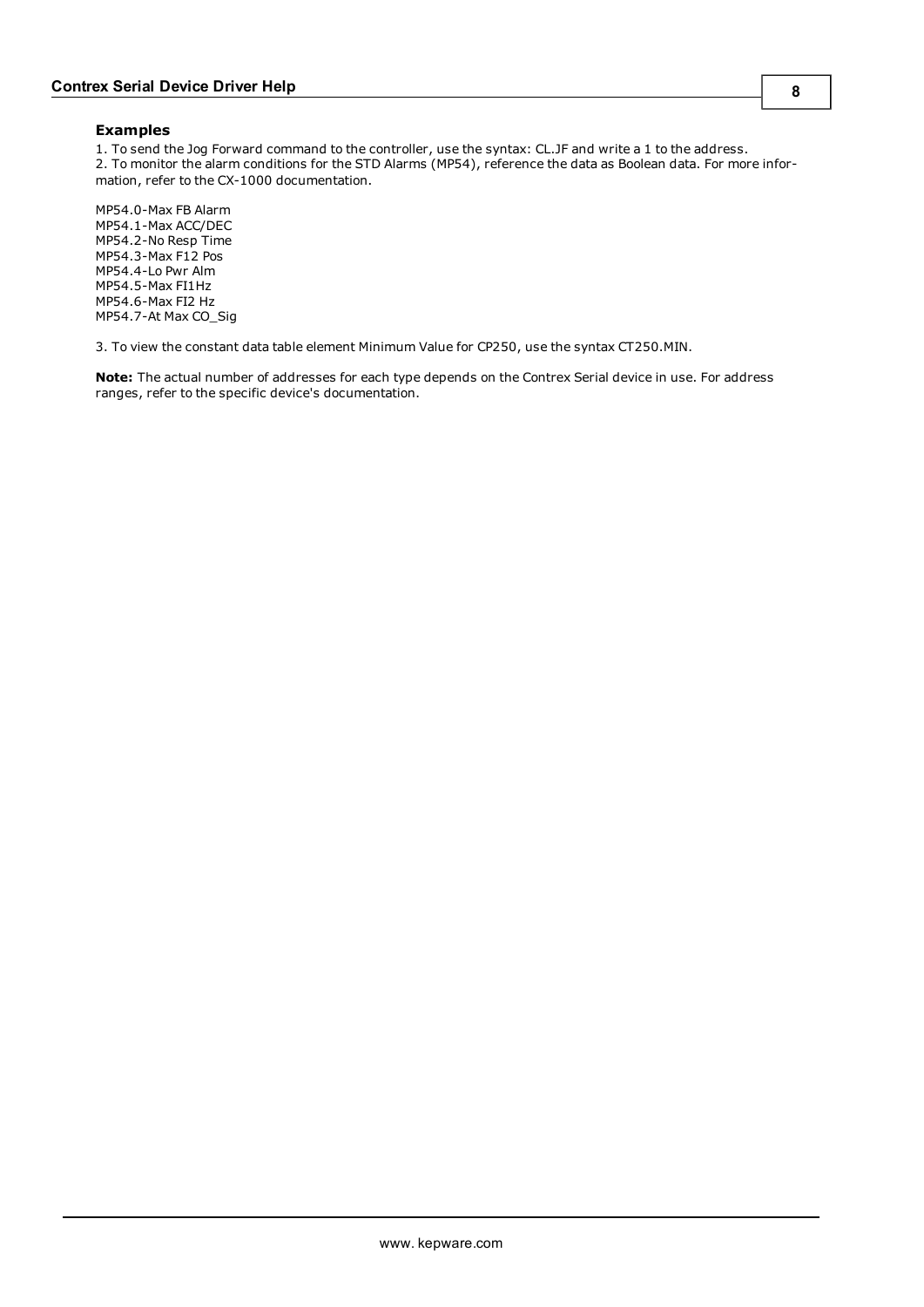### <span id="page-8-0"></span>**Error Descriptions**

The following error/warning messages may be generated. Click on the link for a description of the message.

#### **Address Validation**

**[Missing](#page-8-2) [address](#page-8-2) [Device](#page-8-3) [address](#page-8-3) ['<address>'](#page-8-3) [contains](#page-8-3) [a](#page-8-3) [syntax](#page-8-3) [error](#page-8-3) [Address](#page-8-4) ['<address>'](#page-8-4) [is](#page-8-4) [out](#page-8-4) [of](#page-8-4) [range](#page-8-4) [for](#page-8-4) [the](#page-8-4) [specified](#page-8-4) [device](#page-8-4) [or](#page-8-4) [register](#page-8-4) [Device](#page-9-0) [address](#page-9-0) ['<address>'](#page-9-0) [is](#page-9-0) [not](#page-9-0) [supported](#page-9-0) [by](#page-9-0) [model](#page-9-0) ['<model](#page-9-0) [name>'](#page-9-0) [Data](#page-9-1) [Type](#page-9-1) ['<type>'](#page-9-1) [is](#page-9-1) [not](#page-9-1) [valid](#page-9-1) [for](#page-9-1) [device](#page-9-1) [address](#page-9-1) ['<address>'](#page-9-1) [Device](#page-9-2) [address](#page-9-2) ['<address>'](#page-9-2) [is](#page-9-2) [Read](#page-9-2) [Only](#page-9-2)** 

#### **Serial Communications**

**[COMn](#page-9-4) [does](#page-9-4) [not](#page-9-4) [exist](#page-9-4) [Error](#page-10-0) [opening](#page-10-0) [COMn](#page-10-0) [COMn](#page-10-1) [is](#page-10-1) [in](#page-10-1) [use](#page-10-1) [by](#page-10-1) [another](#page-10-1) [application](#page-10-1) [Unable](#page-10-2) [to](#page-10-2) [set](#page-10-2) [comm](#page-10-2) [parameters](#page-10-2) [on](#page-10-2) [COMn](#page-10-2) [Communications](#page-10-3) [error](#page-10-3) [on](#page-10-3) ['<channel](#page-10-3) [name>'](#page-10-3) [\[<error](#page-10-3) [mask>\]](#page-10-3)**

#### **Device Status Messages**

**[Device](#page-11-0) ['<device](#page-11-0) [name>'](#page-11-0) [is](#page-11-0) [not](#page-11-0) [responding](#page-11-0)**

#### **Device Specific Messages**

**[Unable](#page-11-2) [to](#page-11-2) [write](#page-11-2) [to](#page-11-2) ['<address>'](#page-11-2) [on](#page-11-2) [device](#page-11-2) ['<device](#page-11-2) [name>'](#page-11-2) [Deactivating](#page-11-3) [Tag](#page-11-3) ['<address>'](#page-11-3) [on](#page-11-3) [device](#page-11-3) ['<device](#page-11-3) [name>.'](#page-11-3) [Contrex](#page-11-3) [Serial](#page-11-3) [Error](#page-11-3) [\(<error](#page-11-3) [code>\)](#page-11-3) [<error](#page-11-3) [description>](#page-11-3)**

### <span id="page-8-1"></span>**Address Validation**

The following error/warning messages may be generated. Click on the link for a description of the message.

#### **Address Validation**

**[Missing](#page-8-2) [address](#page-8-2) [Device](#page-8-3) [address](#page-8-3) ['<address>'](#page-8-3) [contains](#page-8-3) [a](#page-8-3) [syntax](#page-8-3) [error](#page-8-3) [Address](#page-8-4) ['<address>'](#page-8-4) [is](#page-8-4) [out](#page-8-4) [of](#page-8-4) [range](#page-8-4) [for](#page-8-4) [the](#page-8-4) [specified](#page-8-4) [device](#page-8-4) [or](#page-8-4) [register](#page-8-4) [Device](#page-9-0) [address](#page-9-0) ['<address>'](#page-9-0) [is](#page-9-0) [not](#page-9-0) [supported](#page-9-0) [by](#page-9-0) [model](#page-9-0) ['<model](#page-9-0) [name>'](#page-9-0) [Data](#page-9-1) [Type](#page-9-1) ['<type>'](#page-9-1) [is](#page-9-1) [not](#page-9-1) [valid](#page-9-1) [for](#page-9-1) [device](#page-9-1) [address](#page-9-1) ['<address>'](#page-9-1) [Device](#page-9-2) [address](#page-9-2) ['<address>'](#page-9-2) [is](#page-9-2) [Read](#page-9-2) [Only](#page-9-2)** 

#### <span id="page-8-2"></span>**Missing address**

#### **Error Type:**

Warning

#### **Possible Cause:**

A tag address that has been specified dynamically has no length.

#### **Solution:**

<span id="page-8-3"></span>Re-enter the address in the client application.

#### Device address '<address>' contains a syntax error

# **Error Type:**

Warning

### **Possible Cause:**

A tag address that has been specified dynamically contains one or more invalid characters.

#### **Solution:**

<span id="page-8-4"></span>Re-enter the address in the client application.

### **Address '<address>' is out of range for the specified device or register**

#### **Error Type:**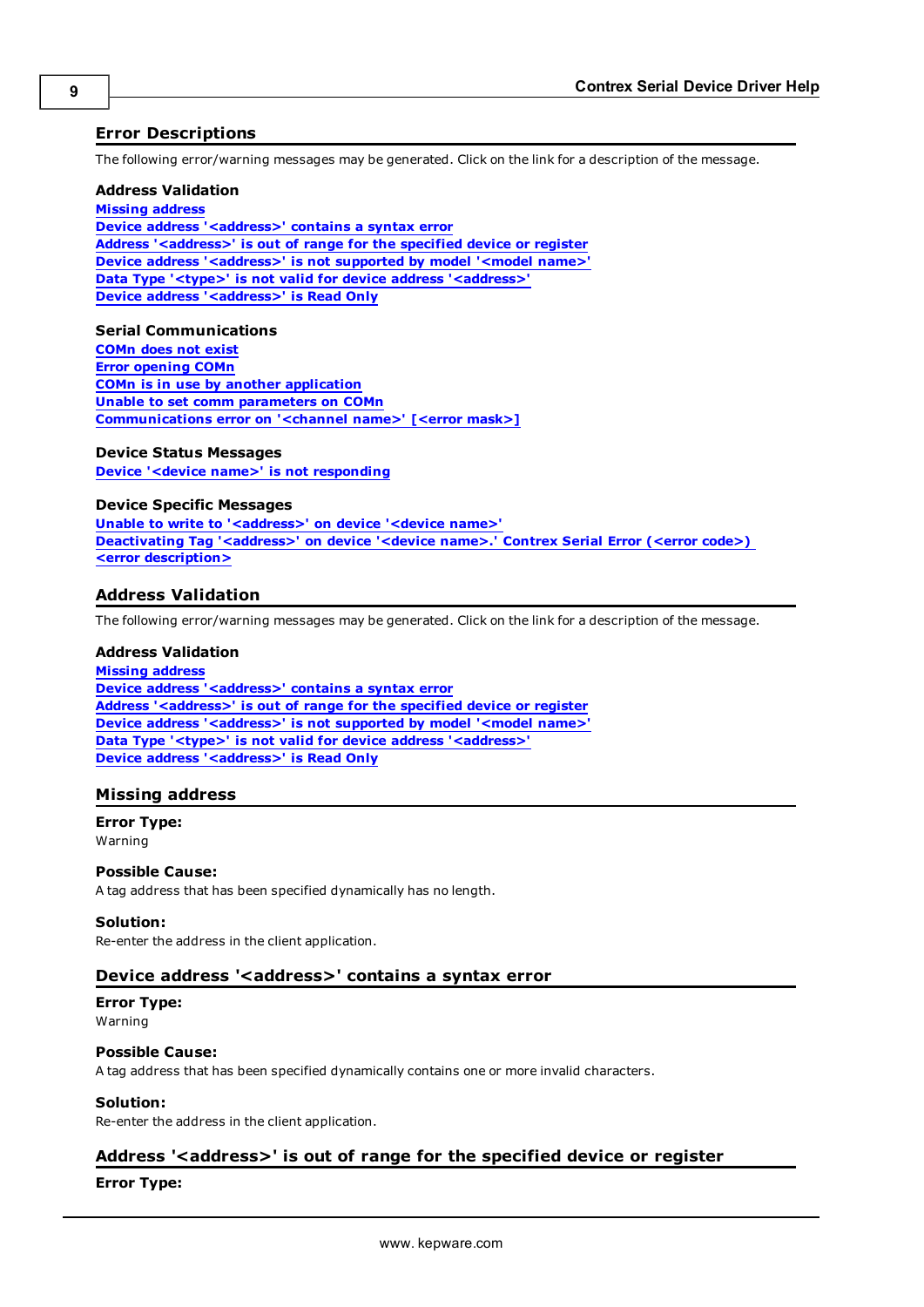Warning

#### **Possible Cause:**

A tag address that has been specified dynamically references a location that is beyond the range of supported locations for the device.

#### **Solution:**

<span id="page-9-0"></span>Verify that the address is correct; if it is not, re-enter it in the client application.

### Device address '<address>' is not supported by model '<model name>'

#### **Error Type:**

Warning

#### **Possible Cause:**

A tag address that has been specified dynamically references a location that is valid for the communications protocol but not supported by the target device.

#### **Solution:**

Verify that the address is correct; if it is not, re-enter it in the client application. Also verify that the selected model name for the device is correct.

### <span id="page-9-1"></span>Data Type '<type>' is not valid for device address '<address>'

**Error Type:**

Warning

#### **Possible Cause:**

A tag address that has been specified dynamically has been assigned an invalid data type.

#### **Solution:**

<span id="page-9-2"></span>Modify the requested data type in the client application.

#### **Device address '<address>' is Read Only**

#### **Error Type:**

Warning

#### **Possible Cause:**

A tag address that has been specified dynamically has a requested access mode that is not compatible with what the device supports for that address.

#### **Solution:**

<span id="page-9-3"></span>Change the access mode in the client application.

#### **Serial Communications**

The following error/warning messages may be generated. Click on the link for a description of the message.

#### **Serial Communications**

**[COMn](#page-9-4) [does](#page-9-4) [not](#page-9-4) [exist](#page-9-4) [Error](#page-10-0) [opening](#page-10-0) [COMn](#page-10-0) [COMn](#page-10-1) [is](#page-10-1) [in](#page-10-1) [use](#page-10-1) [by](#page-10-1) [another](#page-10-1) [application](#page-10-1) [Unable](#page-10-2) [to](#page-10-2) [set](#page-10-2) [comm](#page-10-2) [parameters](#page-10-2) [on](#page-10-2) [COMn](#page-10-2) [Communications](#page-10-3) [error](#page-10-3) [on](#page-10-3) ['<channel](#page-10-3) [name>'](#page-10-3) [\[<error](#page-10-3) [mask>\]](#page-10-3)**

#### <span id="page-9-4"></span>**COMn does not exist**

**Error Type:** Fatal

#### **Possible Cause:**

The specified COM port is not present on the target computer.

#### **Solution:**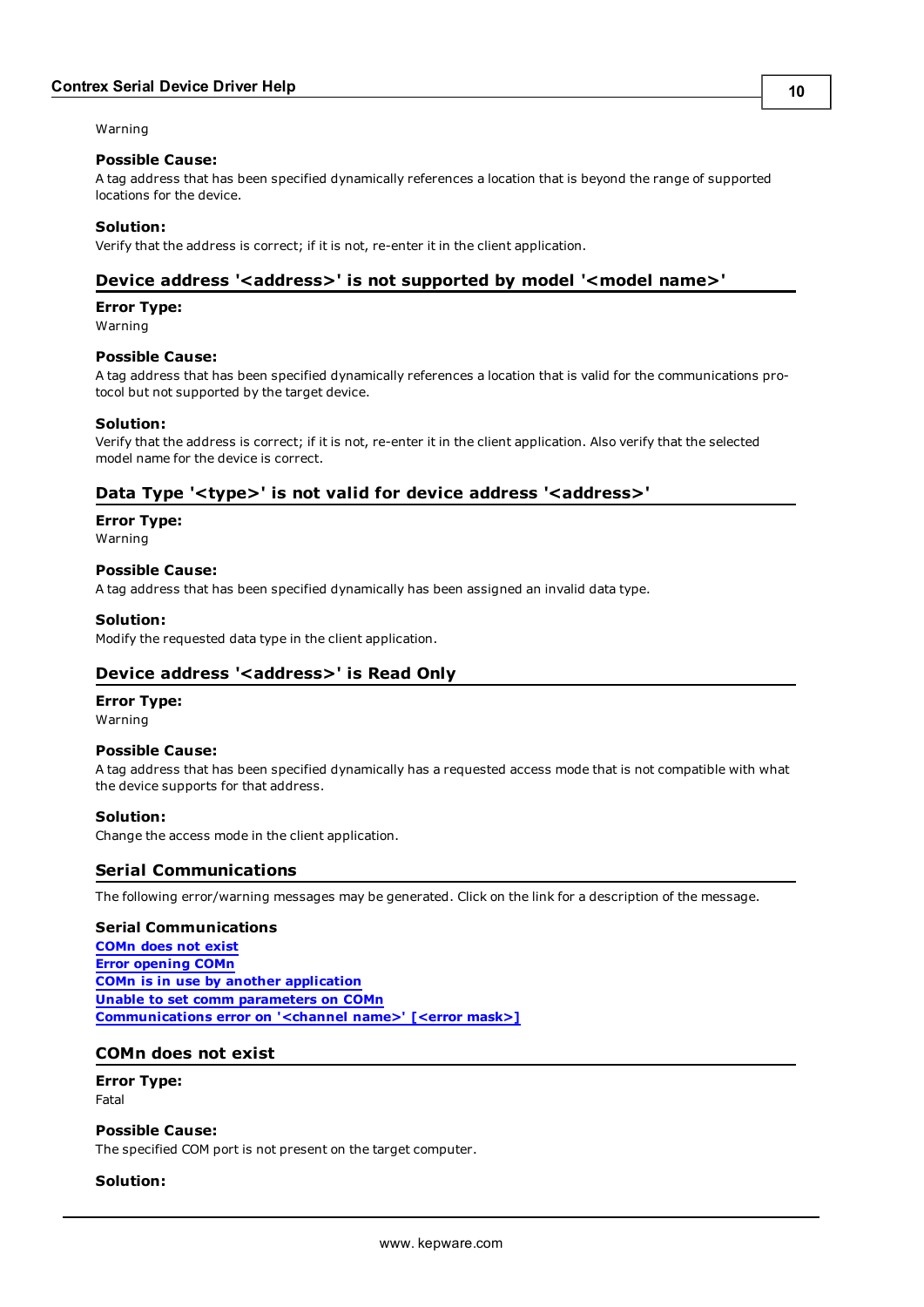<span id="page-10-0"></span>Verify that the proper COM port has been selected.

### **Error opening COMn**

# **Error Type:**

Fatal

#### **Possible Cause:**

The specified COM port could not be opened due to an internal hardware or software problem on the target computer.

#### **Solution:**

<span id="page-10-1"></span>Verify that the COM port is functional and may be accessed by other Windows applications.

#### **COMn is in use by another application**

#### **Error Type:**

Fatal

#### **Possible Cause:**

The serial port assigned to a device is being used by another application.

#### **Solution:**

1. Verify that the correct port has been assigned to the channel. 2. Verify that only one copy of the current project is running.

# <span id="page-10-2"></span>**Unable to set comm parameters on COMn**

## **Error Type:**

Fatal

#### **Possible Cause:**

The serial parameters for the specified COM port are not valid.

#### **Solution:**

<span id="page-10-3"></span>Verify the serial parameters and make any necessary changes.

### **Communications error on '<channel name>' [<error mask>]**

### **Error Type:**

Serious

#### **Error Mask Definitions:**

- <span id="page-10-5"></span>**B**= Hardware break detected.
- **F**= Framing error.
- <span id="page-10-6"></span> $E = I/O$  error.
- **O**= Character buffer overrun.
- <span id="page-10-7"></span>**R**= RX buffer overrun.
- **P**= Received byte parity error.
- **T**= TX buffer full.

#### **Possible Cause:**

- 1. The serial connection between the device and the Host PC is bad.
- 2. The communications parameters for the serial connection are incorrect.

#### **Solution:**

- 1. Verify the cabling between the PC and the device.
- <span id="page-10-4"></span>2. Verify that the specified communications parameters match those of the device.

#### **Device Status Messages**

The following error/warning messages may be generated. Click on the link for a description of the message.

## **Device Status Messages**

**[Device](#page-11-0) ['<device](#page-11-0) [name>'](#page-11-0) [is](#page-11-0) [not](#page-11-0) [responding](#page-11-0)**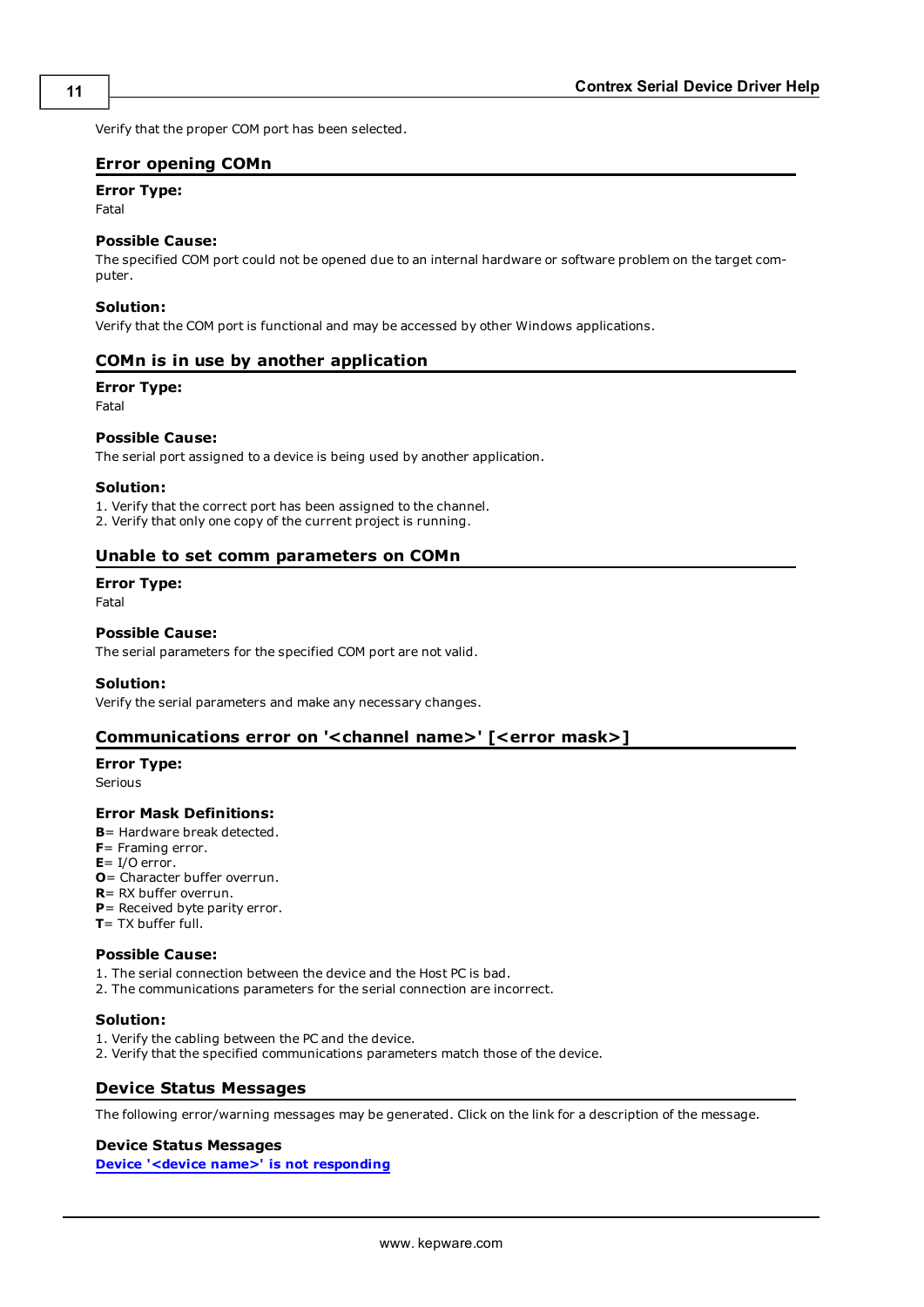## <span id="page-11-0"></span>**Device '<device name>' is not responding**

**Error Type:**

Serious

### **Possible Cause:**

1. The serial connection between the device and the Host PC is broken.

- 2. The communications parameters for the serial connection are incorrect.
- 3. The named device may have been assigned an incorrect Network ID.

4. The response from the device took longer to receive than the amount of time specified in the "Request Timeout" device setting.

#### **Solution:**

- 1. Verify the cabling between the PC and the device.
- 2. Verify that the specified communications parameters match those of the device.
- 3. Verify that the Network ID given to the named device matches that of the actual device.
- <span id="page-11-1"></span>4. Increase the Request Timeout setting so that the entire response can be handled.

### **Device Specific Messages**

The following error/warning messages may be generated. Click on the link for a description of the message.

#### **Device Specific Messages**

**[Unable](#page-11-2) [to](#page-11-2) [write](#page-11-2) [to](#page-11-2) ['<address>'](#page-11-2) [on](#page-11-2) [device](#page-11-2) ['<device](#page-11-2) [name>'](#page-11-2) [Deactivating](#page-11-3) [Tag](#page-11-3) ['<address>'](#page-11-3) [on](#page-11-3) [device](#page-11-3) ['<device](#page-11-3) [name>.'](#page-11-3) [Contrex](#page-11-3) [Serial](#page-11-3) [Error](#page-11-3) [\(<error](#page-11-3) [code>\)](#page-11-3) [<error](#page-11-3) [description>](#page-11-3)**

# <span id="page-11-2"></span>Unable to write to '<address>' on device '<device name>.' Contrex Serial **Error (<error code>) <error description>**

#### **Error Type:**

Serious

#### **Possible Cause:**

- 1. The serial connection between the device and the Host PC is broken.
- 2. The communications parameters for the serial connection are incorrect.
- 3. The named device may have been assigned an incorrect Network ID.
- 4. The address that is being written to is invalid or the data is out of range.

#### **Solution:**

- 1. Verify the cabling between the PC and the device.
- 2. Verify that the specified communications parameters match those of the device.
- 3. Verify that the Network ID given to the named device matches that of the actual device.
- 4. Verify that the address is valid in the controller.

5. Refer to the Contrex Serial Error description in order to determine the cause of the error. For example, with the error "Out of Range," users should check to see if the data sent to the device is between the allowable minimum and maximum limits.

### <span id="page-11-3"></span>Deactivating Tag '<address>' on device '<device name>.' Contrex Serial Error **(<error code>) <error description>**

#### **Error Type:**

Serious

#### **Possible Cause:**

An attempt has been made to reference a nonexistent location in the specified device. The driver will deactivate the tag.

#### **Solution:**

1. Verify the tags assigned to addresses in the specified range on the device. Eliminate those that reference invalid locations.

2. Refer to the Contrex Serial Error description in order to determine the cause of the error.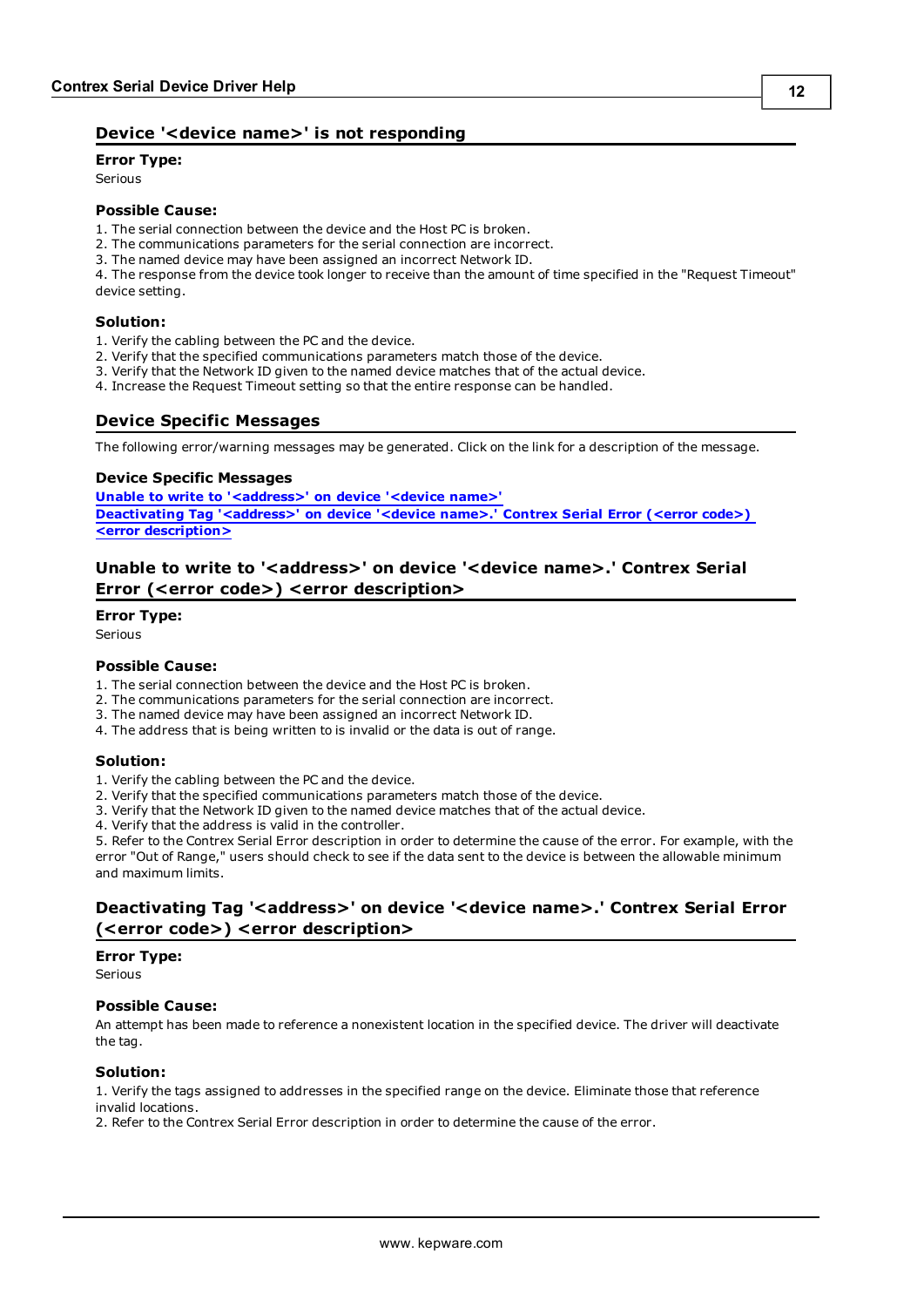# <span id="page-12-0"></span>**Index**

# **A**

# **B**

# **C**

# **D**

| Deactivating Tag ' <address>' on device '<device name="">.' Contrex Serial Error (<error 12<="" td=""><td></td></error></device></address> |  |
|--------------------------------------------------------------------------------------------------------------------------------------------|--|
|                                                                                                                                            |  |
|                                                                                                                                            |  |
|                                                                                                                                            |  |
|                                                                                                                                            |  |
|                                                                                                                                            |  |
|                                                                                                                                            |  |
|                                                                                                                                            |  |
|                                                                                                                                            |  |
|                                                                                                                                            |  |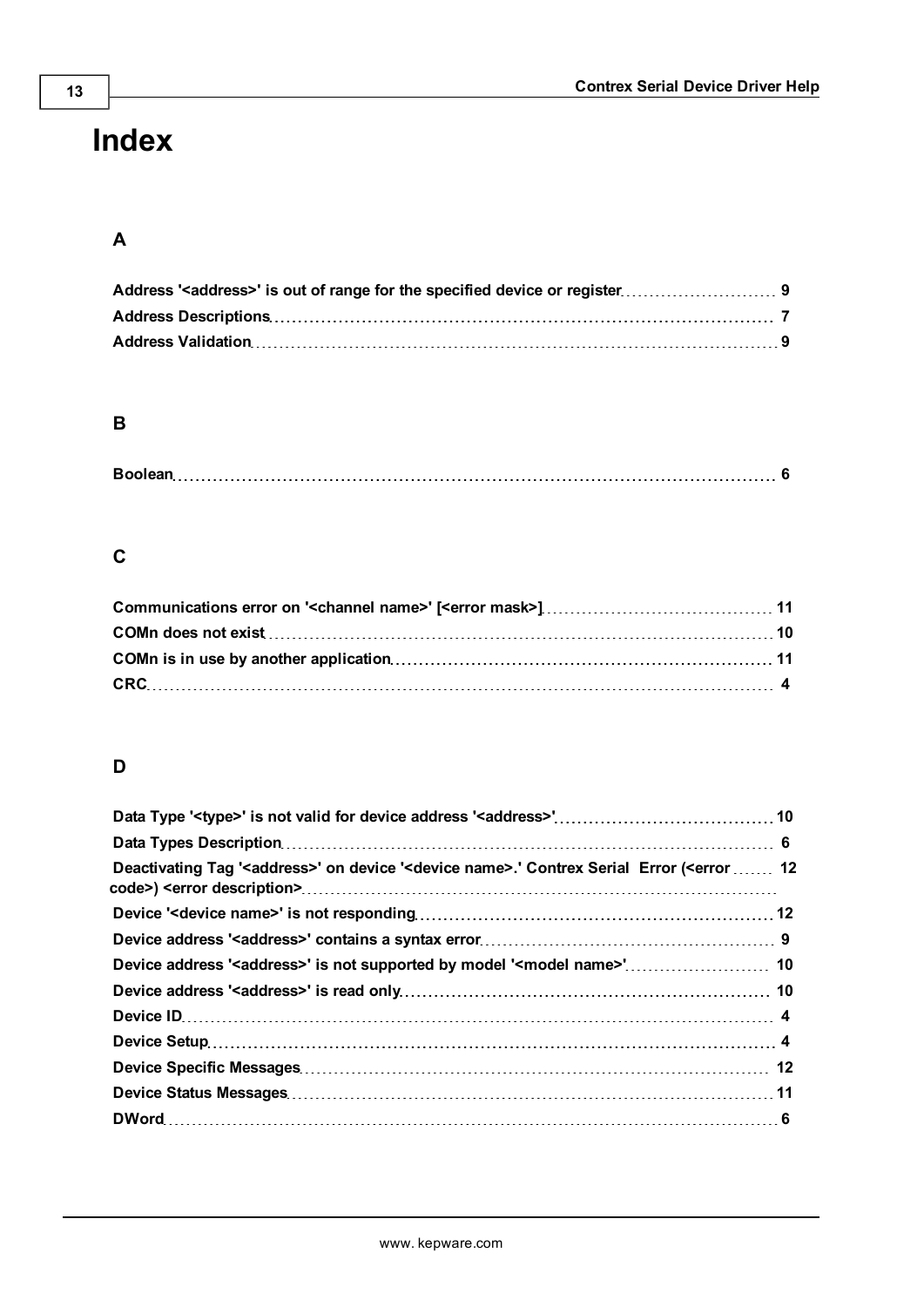# **E**

# **F**

# **H**

|--|--|

# **L**

# **M**

# **N**

|--|--|

# **O**